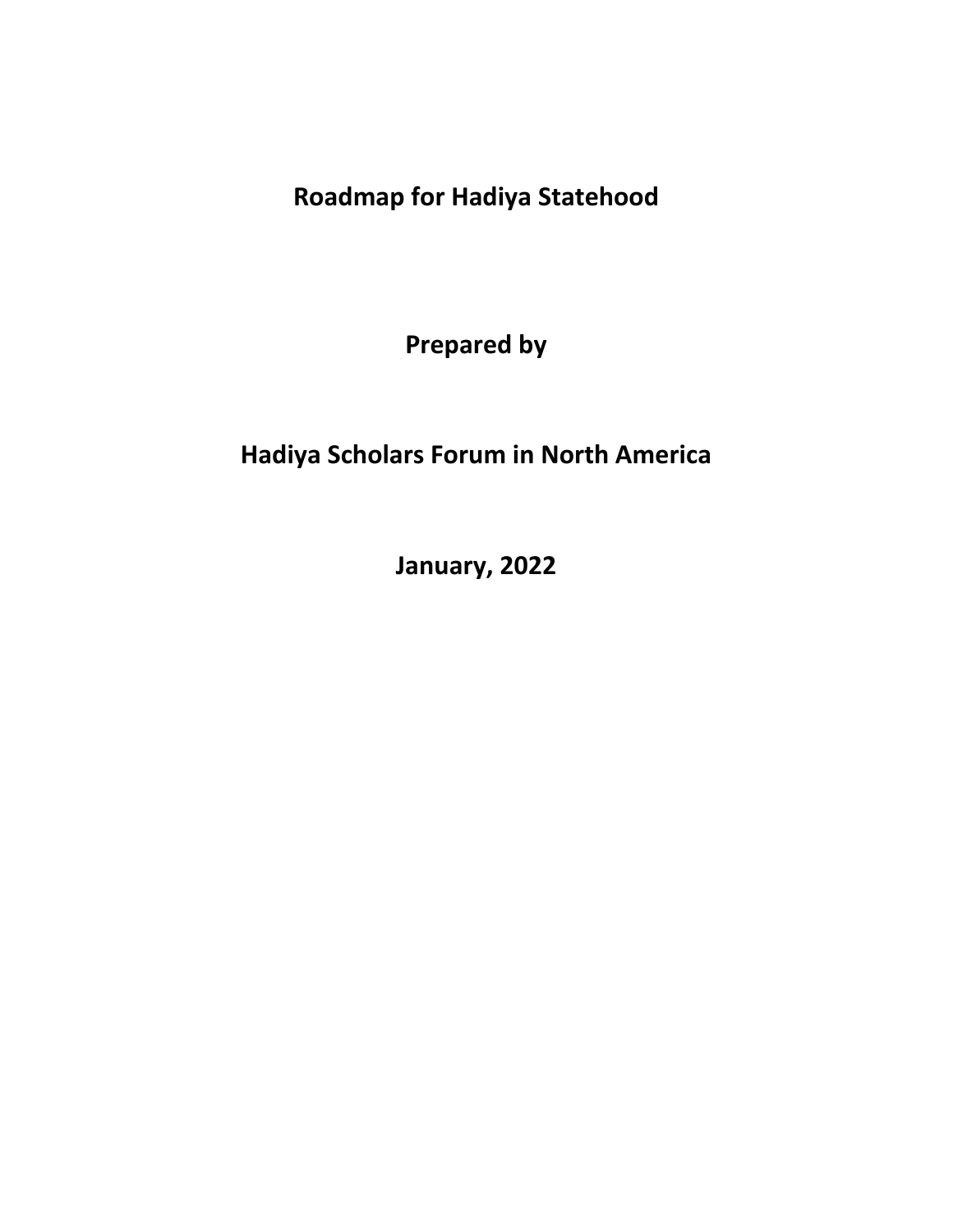# Table of Contents

| 3.1. Identifying and defining the root causes of Hadiya's political, economic, cultural and social |  |
|----------------------------------------------------------------------------------------------------|--|
| 3.2. Redemption and promotion of Hadiya culture, language, and Hadiya self-identity to rebuild     |  |
| 3.3. Creating political, cultural, and economic institutions that serve Hadiya interests           |  |
|                                                                                                    |  |
| 3.5. Establishing alliance and collaboration with nations, scholars, and institutions that share   |  |
|                                                                                                    |  |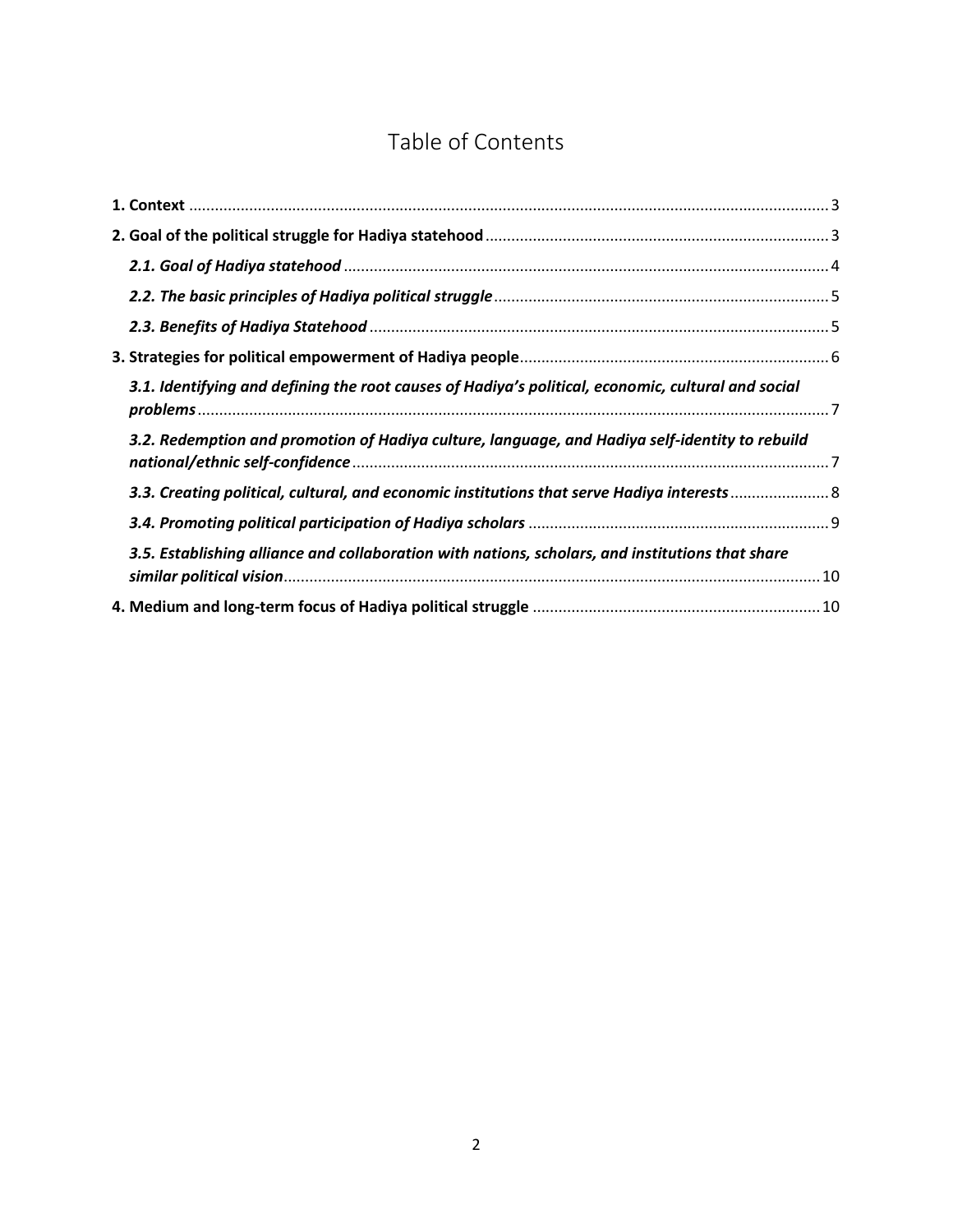## <span id="page-2-0"></span>**1. Context**

Ethiopia's fundamental political, economic, and social problem emanates from the central government's contempt to treat over 80% of the Ethiopian population equally. Ethiopia's political crisis is rooted in a long-standing conflict between attempts to build a centrist authoritarian state and nations, and nationalities who want to build a modern Ethiopian republic that equally treats all peoples politically, economically, and socially. Different ethnic groups and communities in Ethiopia have had fundamental differences in the foundational principle of the Ethiopian nation-state itself. Ever since the formation of contemporary Ethiopia in the 19<sup>th</sup> century, the political landscape in Ethiopia is divided between unitarist Ethiopian political elites who want to maintain assimilationist imperial nation-state building project under the banner of 'one culture, one language, and one religion' of the past and most Ethiopian nations who define Ethiopia as a federation of nations where each nation retain certain level of autonomy while ceding some power to the center. These fundamentally different political visions have not been redressed, although the imperial era ended in 1974 and a constitution centered on a multinational federal system was adopted in 1995. The Hadiya nation constitutes one of the indigenous ethno-linguistic and cultural peoples in the Horn of Africa with collective consciousness, unique culture, language (Hadiyyisa), traditions, way of life, and nationhood. Hadiya people are descendants of Highland East Cushitic family. Hadiya people and people of Hadiya descent should secure their rights by creating political and cultural organizations that serve their interests. This roadmap emphasizes Hadiya self-reliance and selfdetermination, as opposed to empty expectation of reforming assimilationist Ethiopian empire.

## <span id="page-2-1"></span>**2. Goal of the political struggle for Hadiya statehood**

## **Purpose of the roadmap**

This roadmap aims to create clarity on the political position of the Hadiya nation. This roadmap is meant to empower Hadiya people to take ownership of political, economic, social, and cultural future of Hadiya nation. This short roadmap is intended to enhance the consciousness of Hadiya nation towards broader changes in both material and social conditions of larger masses of Hadiya people.

3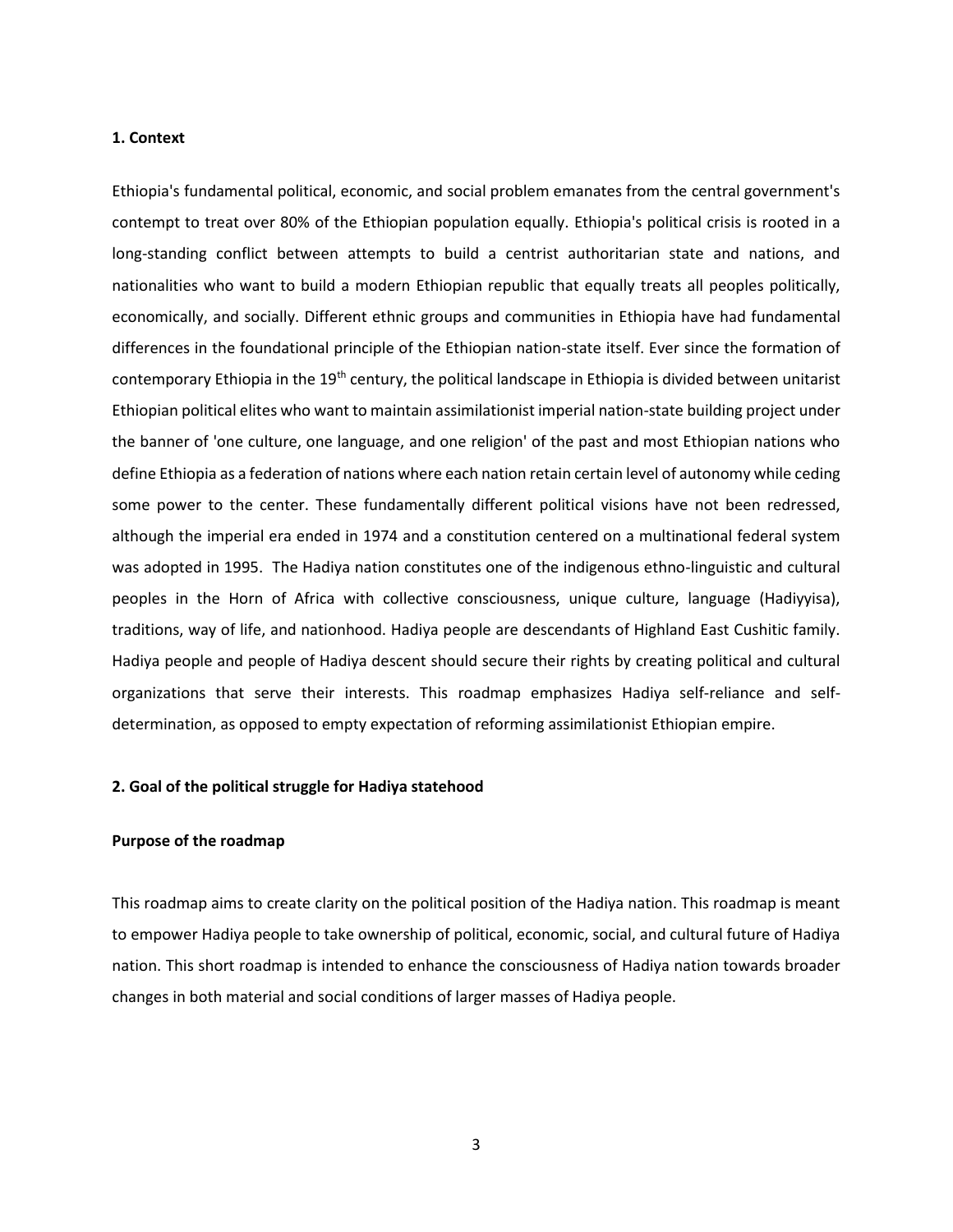#### <span id="page-3-0"></span>*2.1. Goal of Hadiya statehood*

The future political, economic, and social destiny of the Hadiya people lies in Hadiya's ability to govern its own affairs. Therefore, the goals of Hadiya statehood struggle include:

- Primary goal of Hadiya political struggle is achieving full recognition, protection, and implementation of self-government right of Hadiya nation and to ensure fair political representation of Hadiya in the central government.
- Protecting and advancing freedom to use language, culture, and resources in Hadiya region.
- Enhancing economic and social well-being and protecting the unity and integrity of Hadiya people

The goal of Hadiya statehood is to reclaim the centuries-old right to self-determination of the Hadiya nation. Hadiya statehood question is not synonymous with competition over different political ideologies. Hadiya statehood demand is primarily about the right of the Hadiya people to self-government, and Hadiya's quest to fulfill its responsibilities with a fair representation in the central government. Hadiya statehood demands is meant to redress the legacies of ethno-culturally unjust and discriminatory nationbuilding policies of Ethiopian empire. One principal shift required is to remove the conditionality on federally provided block grants to enable regions to choose how to priorities what they should be spent on. Sharing a fair political representation in the central government includes the Legislative Council and the main political offices, the Cabinet, the Civil Service, the courts, the Defense Force, the Electoral Council, educational institutions, and various administrative institutions.

The rational for Hadiya statehood include:

1) One- size-fits all federal policies often work poorly in a very diverse and ideologically polarized nation. Ethiopians of all nations and nationalities have much to gain from stricter enforcement of constitutional limits on federal authority.

2) Giving more power to regions and localities can make it easier for political adversaries to coexist in relative peace.

3) Another rationale is that a federalist approach can encourage the local sourcing of ideas and partnerships with nongovernmental actors. Local pilots and experimentation allow for innovation and fast pivots, enabling rapid closure of approaches that don't work and scaling up those that do.

4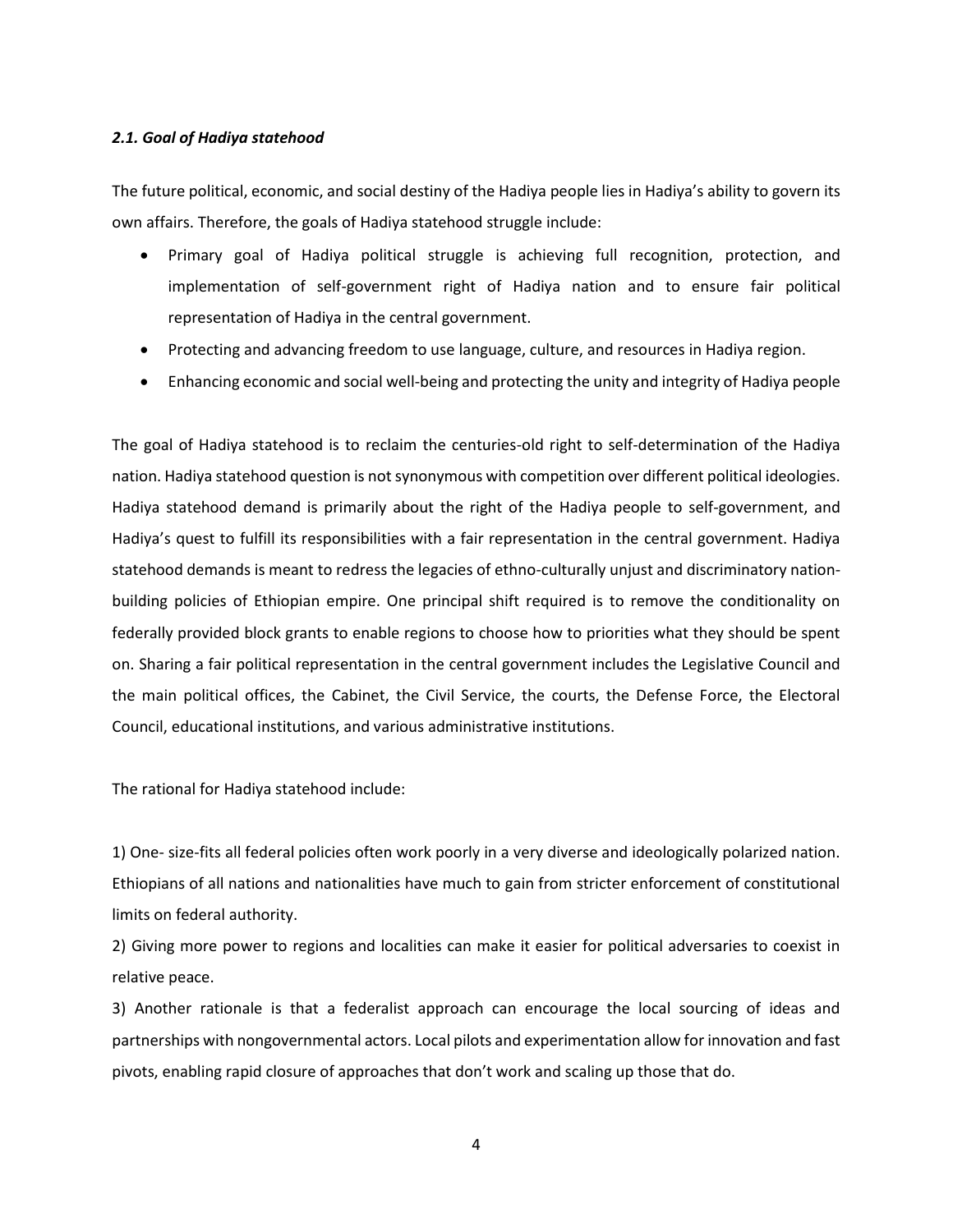4) The fourth rationale is that it can enable a more transparent and accountable delivery of programs and services, bolstering citizen trust in government institutions and elected officials.

## <span id="page-4-0"></span>*2.2. The basic principles of Hadiya political struggle*

- Committed to Hadiya virtue of self-respect (Wolabano and Hadiyooma)
- Focuses mainly on the benefit of the Hadiya people
- Committed to fundamental human rights, freedom of speech, due process, diversity, equality, inclusion, protecting the most vulnerable, sanctuary to those in need, and worth of the human person
- Committed to the right of nations to self-determination
- Committed to ideals of democratic federalist Ethiopian republic made up of federation of selfgoverning nations and nationalities
- Committed to partnership with nations and the people in the Horn of Africa who believe in democratic federalism.

## <span id="page-4-1"></span>*2.3. Benefits of Hadiya Statehood*

## Political benefits

- Statehood enables Hadiya nation to exercise decision-making rights in its jurisdiction and equitably share of power at the federal government based on population and contributions. For example, Hadiya will be sufficiently represented in the House of Federation, and the number of executive members will increase.
- Statehood safeguards from the undue interference of the federal government in Hadiya's internal affairs.
- Statehood gives the right to make political decisions, to establish its own courts and police;
- Statehood delivers Hadiya people from apostates of the stooges who had no other role than looting.
- Statehood allows direct communication with the federal government and allows timely response to any public inquiry

Economic benefits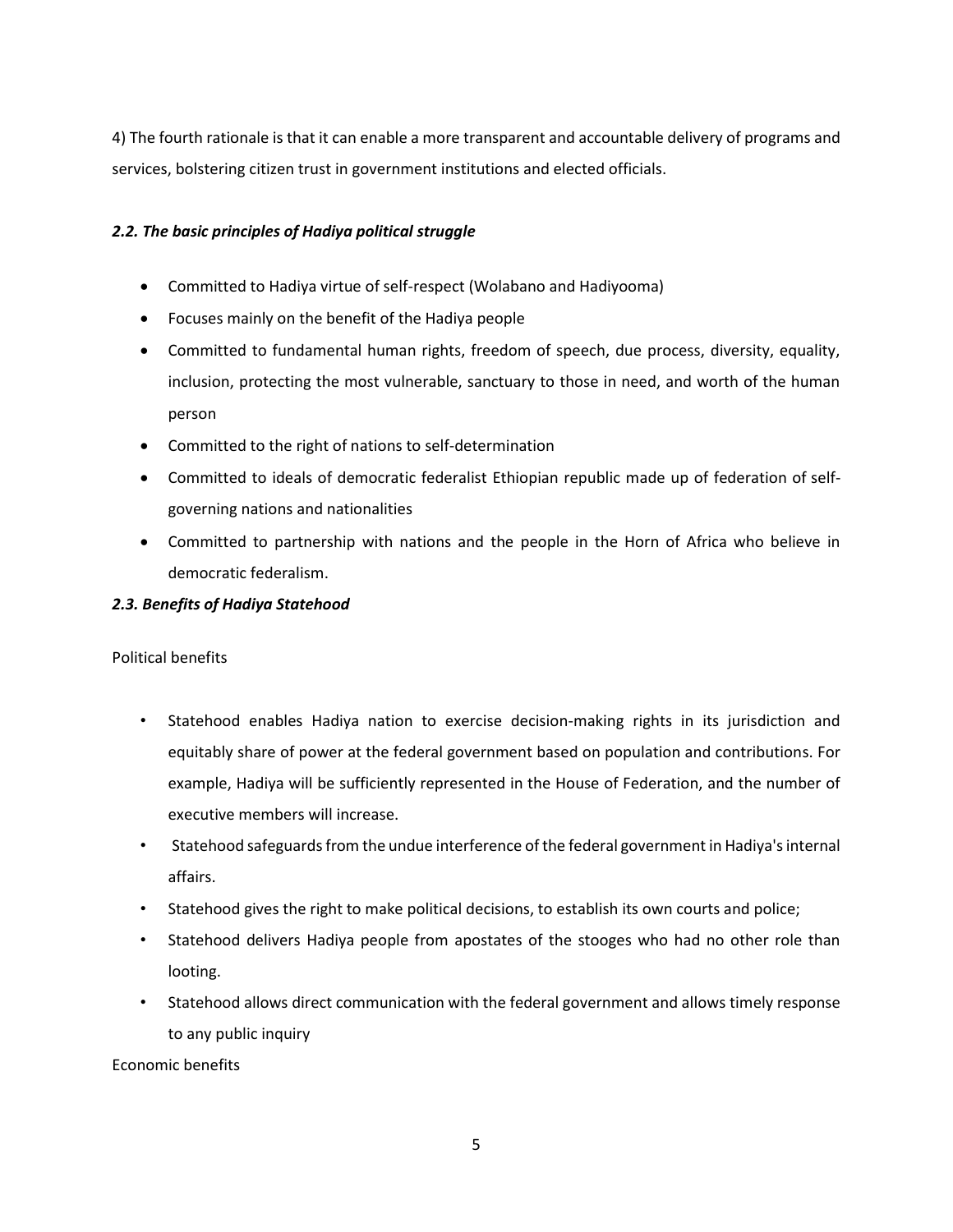- Statehood gives the right to collect taxes and raise additional budget by directly collaborating with development agencies
- Statehood encourages Hadiya migrant workers to come home and invest their wealth without bureaucratic delays
- Statehood nurtures entrepreneurship to generate wealth
- Statehood increases production and productivity by making it easier for farmers to access inputs without traveling long distances and spending a lot of money.
- Statehood encourages healthy competition with other regions and communities
- Statehood allows the right to demand a fair budget allocation based on population, development initiative, and income
- Statehood expands access and access to water, electricity, roads, and other infrastructure
- Statehood expands employment opportunities by creating new organizations from state to districts

Social benefits

- Hadiyyisa will become the region's working language and contribute significantly to the social, political, and economic development of Hadiya by strengthening the identity, culture, history, and social values of the Hadiya people.
- Statehood strengthens Hadiya self-respect and social bonds with other Ethiopian nations and peoples.
- Statehood provides opportunities for social and development relations with development organizations and increases tourist flow.

## <span id="page-5-0"></span>**3. Strategies for political empowerment of Hadiya people**

In this section, we highlight the strategies that Hadiya must follow in order to regain the lost selfgovernment. Here are some of the strategies relevant to regain Hadiya's lost power.

3.1. Identifying and defining the root causes of Hadiya's political, economic, cultural and social problems 3.2. Redemption and promotion of Hadiya culture, language, and Hadiya self-identity to rebuild national/ethnic self-confidence

3.3. Creating political, cultural and economic institutions that serve Hadiya interests

3.4. Promoting the political participation of Hadiya scholars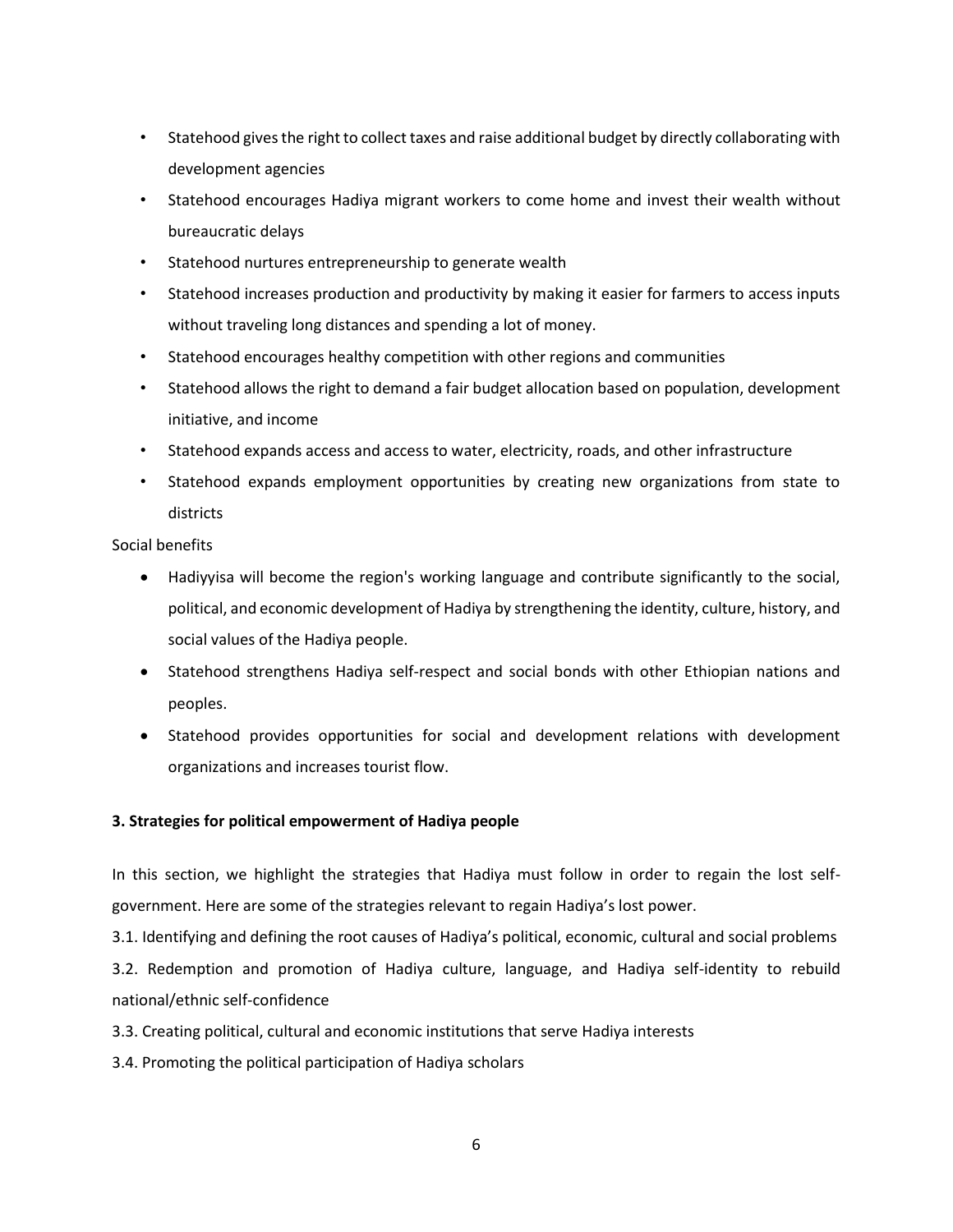3.5. Establishing alliance and collaboration with nations, scholars, and institutions that share similar political vision

## <span id="page-6-0"></span>*3.1. Identifying and defining the root causes of Hadiya's political, economic, cultural and social problems*

Why could not the Hadiya nation rule itself and influence Ethiopian political, economic, and social affairs? Identifying and explaining the root causes of Hadiya's political, economic, and social problems is a logical prerequisite for protecting the rights and interests of the Hadiya nation. As noted above, Hadiya's multifaceted problems in Ethiopia stem from the Hadiya nation's loss of control over its affairs and decision-making power. Hadiya nation has been excluded from political decision-making and historically suffered from entrenched subjugation, discrimination, and marginalization, making it vulnerable to existential threats. When such perpetual legacies persist, meaningful equality can only be achieved by adopting multinational arrangements and regional self-government. The related problem is the weakening of the shared vision and purpose of the community because of external manipulative and divisive forces from the successive assimilative and dominant central governments. Reasserting the former shared vision and purpose that will benefit all Hadiya is necessary to unite all Hadiya sub-groups that have been divided by external divide-and-conquer influences. A nation that does not have a clearly defined shared vision and strategies cannot achieve desired goals and maintain the unity of the people. Another source of Hadiya's weaknesses, as a nation, is individuals willing to work for Hadiya's oppressors at the expense of Hadiya's noble purpose and mutual benefits. Besides fighting external oppressors, therefore, Hadiya must remove from political power Hadiya's cronies who engage in political and economic corruption to the detriment of the unity of the Hadiya people and the common good, without prejudice to family networks, clans, or patronage. Along with the struggle for Hadiya statehood, building inclusive Hadiya nationalism will be intensified in the future. Hadiya youth will be taught about the longburied history and culture of Hadiya the people and the true purpose of Hadiya political struggle.

# <span id="page-6-1"></span>*3.2. Redemption and promotion of Hadiya culture, language, and Hadiya self-identity to rebuild national/ethnic self-confidence*

Hadiya's self-consciousness, national/ethnic self-confidence, and culture (Hadiyooma and Wolabano) are crucial to overcoming Hadiya's political, social, and economic problems. Building Hadiya's selfconsciousness, national/ethnic self-confidence and culture are prerequisites to regain Hadiya's lost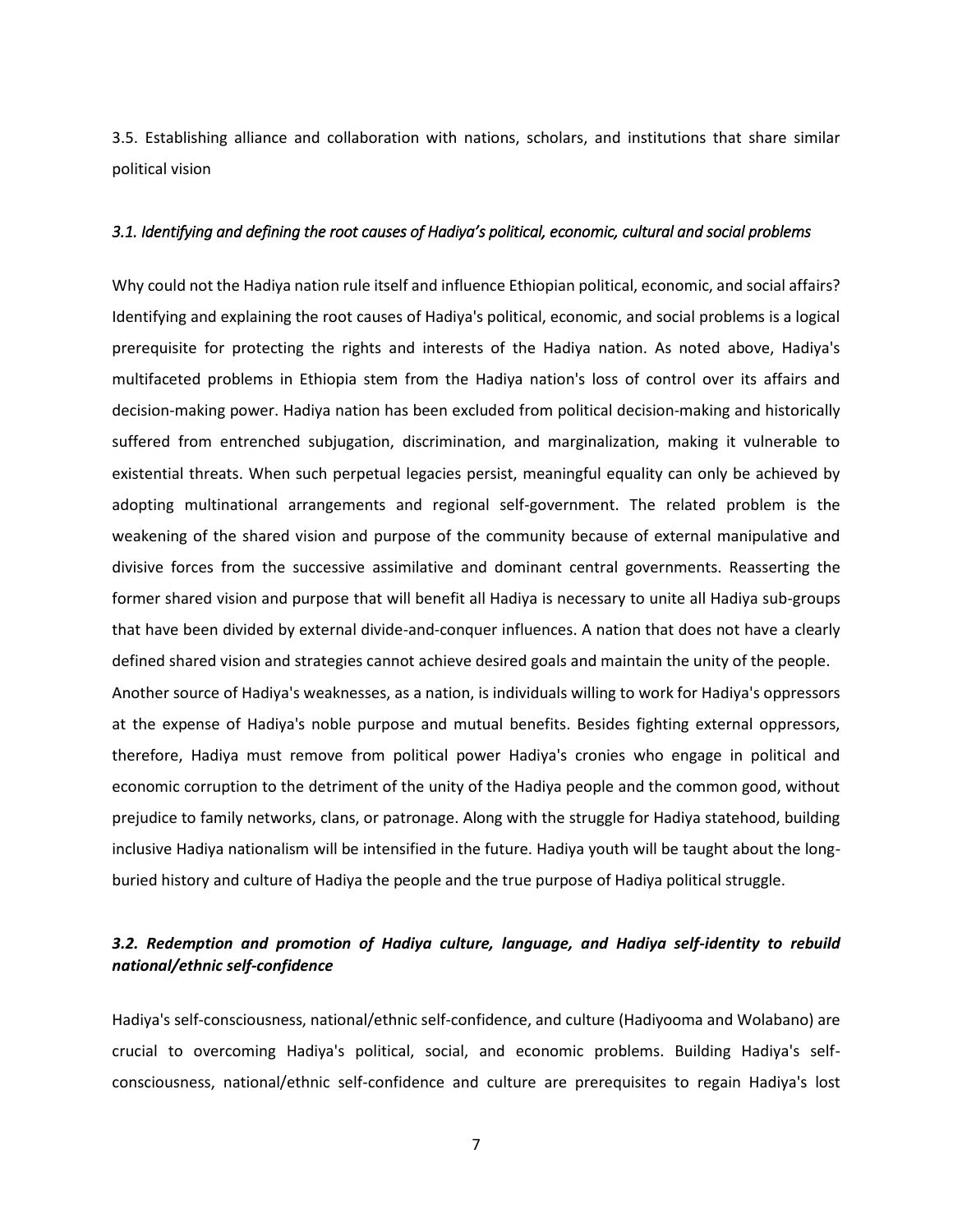power. Human beings can have a meaningful life only if they are conscious of their identity in this world. A person with a higher self-awareness guides others, not ruled by others. Therefore, Hadiya inclusive nationalism is the pillar of Hadiya's political struggle. We need to re-discover our self-identity, and use our self-consciousness as the primary tool to regain lost power. Hadiya nation is not just a society that is Hadiya proper who predominantly speak Hadiyyisa. Any person living in Hadiya is an integral part of Hadiya nation regardless of their race, ethnicity, sex, gender, religion, or place of birth. Despite enormous assimilation pressures, the Hadiya proper has maintained Hadiya identity, languages, and traditions from time immemorial to the present. Hadiya nation is defined by a shared devotion to the principles of collective consciousness, culture, traditions, way of life, freedom, equality, tolerance, individual rights, and multiculturalism, and the government built on those principles. Every person has equal access to nationhood without being blocked by exclusive categories like ethnicity or religion. If the Hadiya nation regains its self-determination, Hadiya has tremendous potential and ample opportunities to develop.

Here are quick list of tasks Hadiya people could use to develop their identity and Hadiya selfconsciousness.

- Use Hadiyyisa language in all aspects of life
- Reinstate Hadiyyisa as the working language in the offices and social service institutions of the region;
- Hold meetings in the region in Hadiyyisa
- Identify the names of newborns and infants to reflect the culture of Hadiya
- Make billboards, sign-posts, and posters in Hadiyyisa, English, and Amharic in the region.
- Encourage and help children to study Hadiyyisa
- Teach children the history and culture of Hadiya starting from primary school
- Build Hadiya heritage centers to preserve and display textual and electronic records, photographs, moving images, audio recordings, archives, and artifacts about Hadiya nation.

## <span id="page-7-0"></span>*3.3. Creating political, cultural, and economic institutions that serve Hadiya interests*

We do not have progressive federalist political parties representing Hadiya at the local and national levels. We cannot succeed in Hadiya's political struggle unless we have Hadiya-based progressive federalist political party, which relentlessly champions Hadiya statehood status and power devolution, and represents Hadiya at local and national legislations, budget allocation, and power-sharing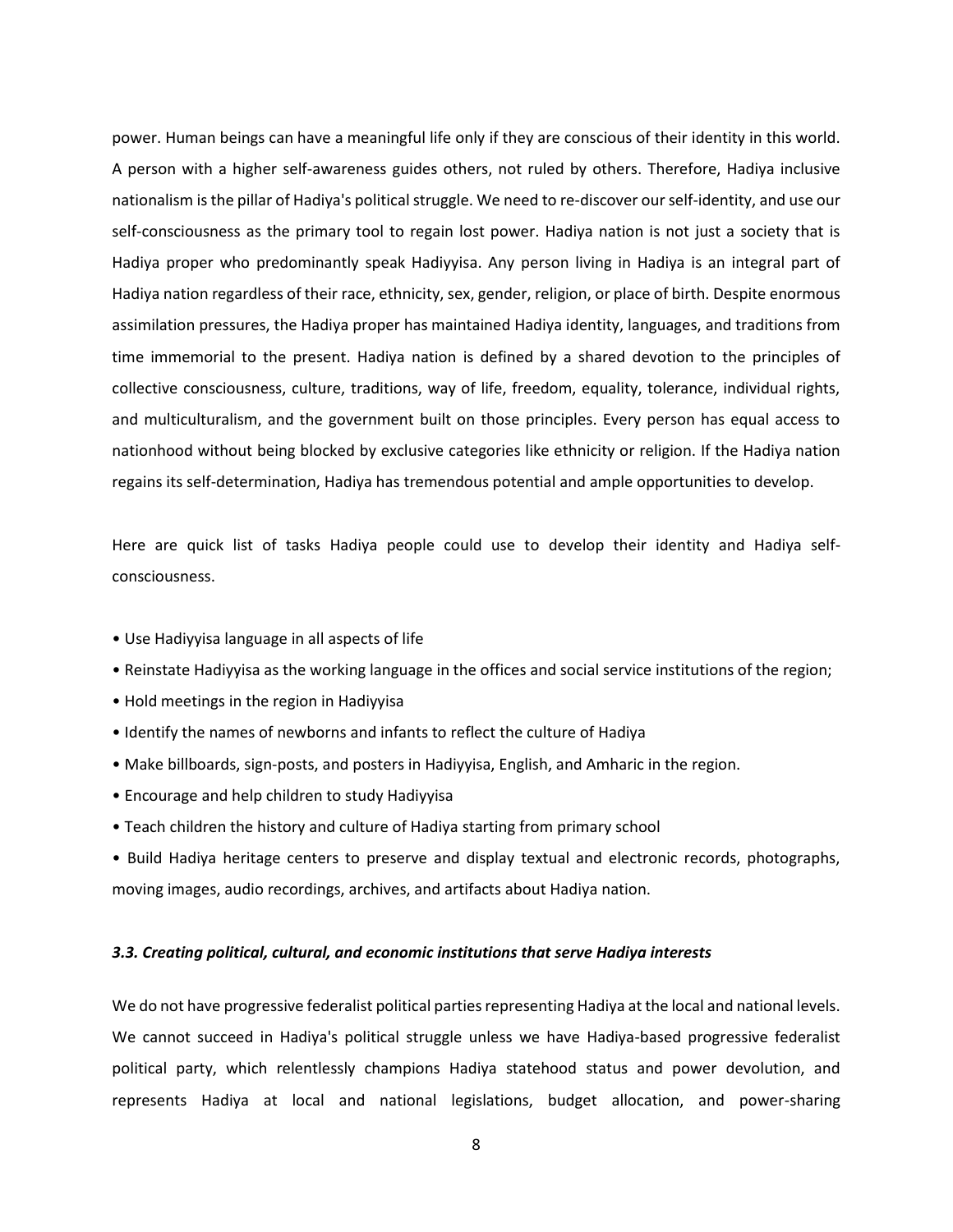debates. Therefore, the formation of Hadiya-based progressive federalist political party is a matter of survival. Ignoring this crucial institution will dearly cost Hadiya people. Furthermore, true power must nest in the ownership of corporations, foundations, media, interest groups, banking and foreign investment wherever Hadiya people dwell. Building strong Hadiya institutions such as churches, media, think tanks; industry; investment clubs and credit associations are critical.

#### <span id="page-8-0"></span>*3.4. Promoting political participation of Hadiya scholars*

It is important to note that there is always a competition to sell ideas. There is a market for ideas everywhere. Various interest groups try to influence people's thinking by selling their ideas to the public to promote their interests and get the best out of others. They use social media, activists, celebrities, religious leaders, investors, etc., to promote their ideas. However, not all ideas in the market are healthy for society. Some of the most intriguing ideas on the market can easily trick unsuspecting and politically unenlightened people into making the wrong choices and leading to severe problems in their lives. Such a choice would deprive citizens of their livelihood and put their lives in danger.

Far-right fascist forces have developed a manifesto or a roadmap that glorifies supremacist, assimilationist, and colonial ideology. Dissemination of violent medieval conspiracies (such as honoring barbaric medieval leaders for bravery, military prowess, and loyalty) is part of the standard far-right visual and textual imagery, which they turn into a weapon. They use heroic medievalism to create narratives that activate violent hatred. We need to develop counter-narratives to combat their perverse narrative. We must combat medieval supremacist narratives by projecting counter-narratives that set the record straight on peoples' true history and exposing the horrible history of supremacist colonial ideology in the past.

Scholars are required to play an irreplaceable role in raising public awareness of political, economic, and socio-cultural issues. Scholars need to examine ideas promoted in the idea market and protect the community from disasters by analyzing their content, meaning, and positive and negative effects on society and helping them make balanced choices. In addition, scholars are required to serve the community as "thought leaders" in political, economic, and social affairs.

9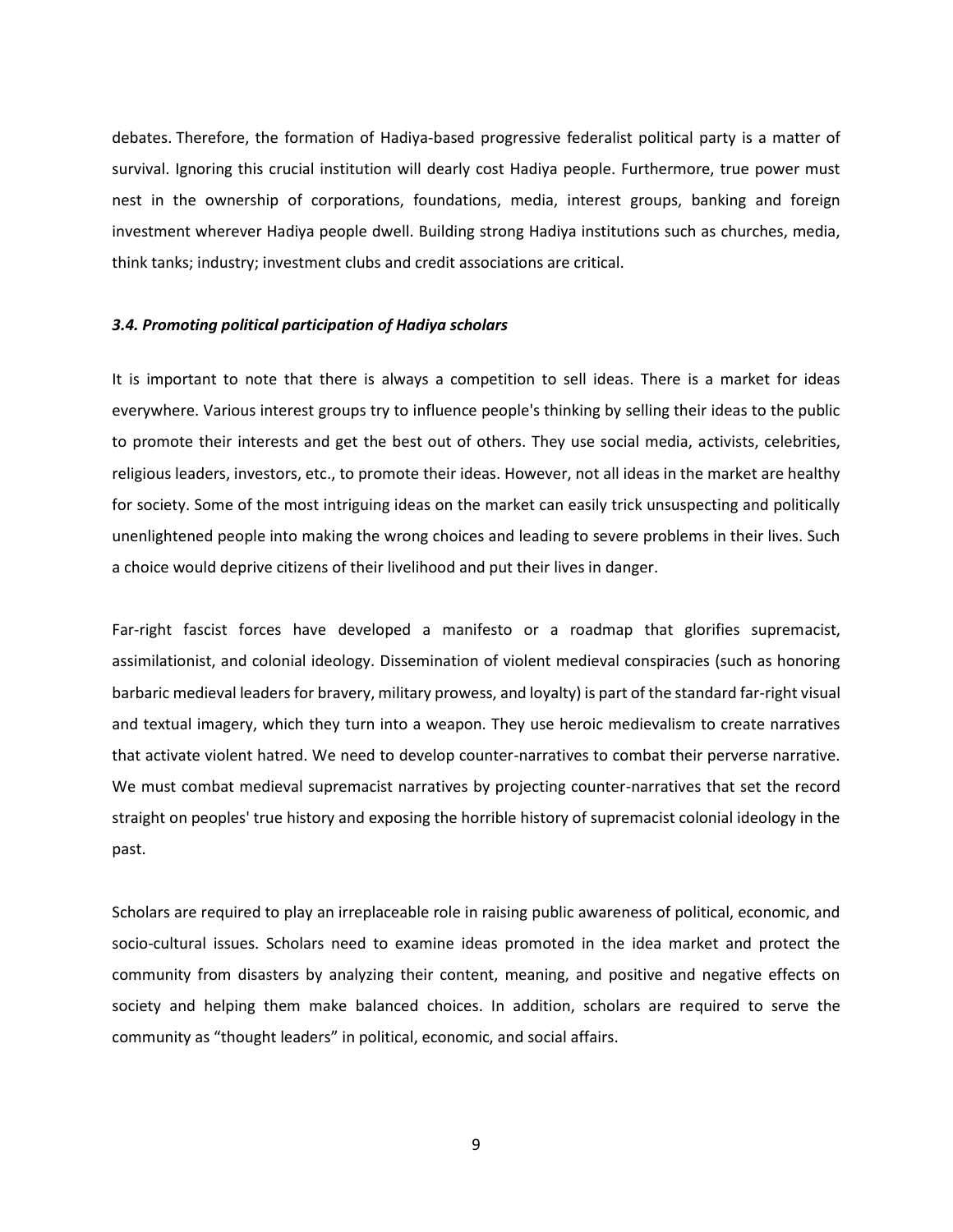Hadiya is one of the most educated people in Ethiopia. Hundreds of highly qualified Hadiya scholars work in local and foreign universities, research institutes, and international organizations. There are few professionals in journalism and the arts. Hadiya scholars should ask themselves how much they are serving the Hadiya people. Therefore, creating a network among scholars and establishing a database of Hadiya scholars is critical to exchange ideas through several platforms.

# <span id="page-9-0"></span>*3.5. Establishing alliance and collaboration with nations, scholars, and institutions that share similar political vision*

Another crucial strategy that the Hadiya nation must follow is to align Hadiya's political struggle with partner nations, progressive scholars, activists, and journalists. The struggle for self-government must be fought in collaboration with the nations and nationalities excluded from political power and wealth in Ethiopia for centuries. Hadiya's political struggle must be fought in conjunction with other nations sharing similar goals who believe in rights of nations to self-determination. No nation or people should be left behind. Therefore, it is important to put aside our minor differences and strive for the common good with other nations.

## <span id="page-9-1"></span>**4. Medium and long-term focus of Hadiya political struggle**

The country is in civil war at the moment and national dialogue is inevitable. The national dialogue will be a historic moment in which all nations and nationalities will debate about their nations' future and a new state arrangement is expected. We expect that approval of the statehood demands of nations and nationalities will be one of the priorities in the dialogue. In light of these developments, we call upon the people of Hadiya to focus on the upcoming political development in the country and partake in this crucial historic moment.